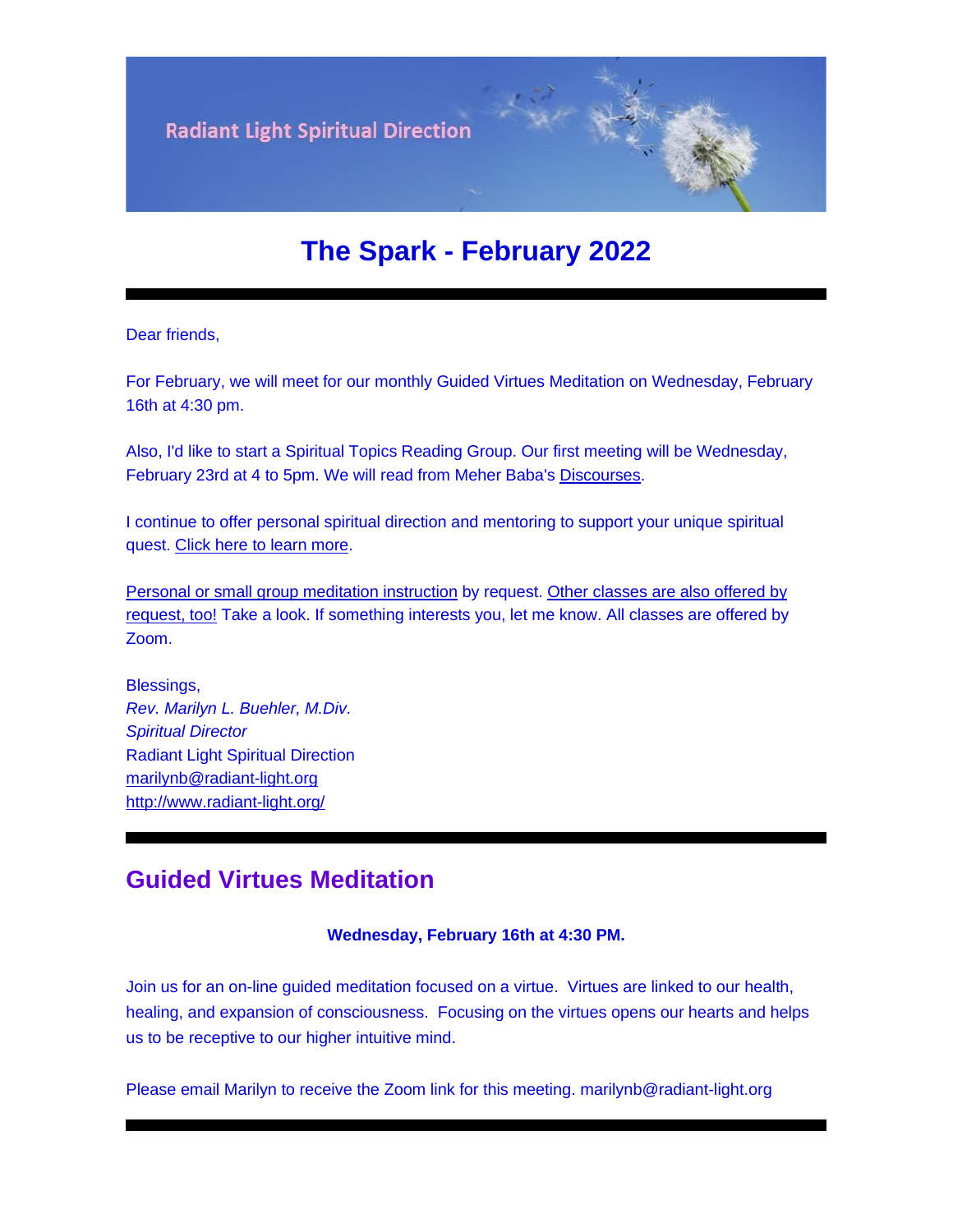## **Spiritual Topics Reading Group**

#### **Wednesday, February 23rd at 4:00 PM.**

This on-line group will read and discuss various topics of the spiritual quest. We will read from Meher Baba's *[Discourses](https://u18544456.ct.sendgrid.net/ls/click?upn=R-2Bl7NGDLiuME3v4KUDXT9tVzm1-2BNI-2BS3OrYkiYlRu7C2nw-2FGuui8nyc81QLa6BAYAHlm_FiQrYGg1YZElR924caalGEP3AHGeF79ulf5jxC9Fbcd8IfoR4p2-2FW0xZvJaX6Y3z75H0Yw3uGmHJTH3azVPJ5HTXrZ-2Ft5OVM5Vv31JFvUf3sl-2Bt2VvZL3mo9-2FDK3jGCp6PbApHwS-2FRpaDkd0w-2B-2BXtjWwXlxeF1Kh5UytJP9aru2REjOENIet8i786nuYjdsYx1r17WoNN438x7UzRaHSA-2FplCwNhlGjyIbKkF4SJa-2BfCYV-2BkYGLkRZSzPLZRezG-2F7PgqeJgw0p7xFqrXxhRI3RYni6Bh-2FdSYfN-2Fc-2BO9bSo0O8T00hysBVDIDJO-2BBl2dZpGHzeEeoG9o5-2BFZF-2FeVDvWyClLNzqIs6WB6H-2BxtxFM0Oqsoq3E2r6H-2BvLev9w9CfWLc6FExNFYNoUxctrkB5oYa2gV0CVmpcawLBDtQXr2lgprC1LD5r3EDS7JSvRlYAGst3NzfSKvIWZWLB5xr6Bas-2BQLGzq0-2FpubiFqvaSRXY3W0MHGnRWxtPievYO4QRViKPuhRfU-2Bj36h7MGaszJecXARHY6f-2B3nOB1UEEqUJXboArwHHDgANCMV9bT5Mm6JFhDcgzCmJ3KNC3XBq7a2-2FVqwGfeQoVpSR-2BZtOYRFI6O3eb0BkaTktxk3STg-2FniMhvJCT3ZgdAxtOJFuHVKoHMLGgiDKOdRc5rgPXVDCjzRK7GXrNFZszNYkUcelcDH6kBtFt3f4Usyg0dE-2Bt6J-2Fr-2BU2ZU70VR-2FyoyurhtBB3c6Je5AeVyEn-2BuVgx59gxu5UAwTXSsmO7nfpToZaI7R9bBXDpNHV1au16R8j1F3iek3jdl-2BCrSJd3888h1TVs8sCKZsyaN5zNaN896IwMr-2FW44ajULS98coG4XhwL6IBpxrE-3D)*. I will share the pages on the screen, so you do not need a copy of the book. Each month, the group can choose a topic of interest to read and discuss.

Meher Baba's *Discourses* covers many subjects, both practical and highly esoteric. Some chapters go into the human search for the Truth and God, spiritual advancement, aspirants, various states of God-realized beings, the Avatar and discipleship. Other chapters deal methodically with several aspects of spiritual advancement and the spiritual path, such as the formation and removal of sanskaras (mental impressions), various aspects of meditation, transcending good and evil, and clarify Meher Baba's views on such topics as occultism, reincarnation and maya.

Please email Marilyn to receive the Zoom link for this meeting. marilynb@radiant-light.org

### **What is Spiritual Direction?**

Spiritual direction is important, because it supports you on your spiritual journey, making it a less isolated experience. Spiritual direction is an opportunity to tend to the awareness of the sacred in your life and to how you are being prompted to express that sacredness.

Our first meeting is always free of charge. During an initial 50 minute on-line meeting we will explore your interests and needs to determine if spiritual direction will be of value to you.

I am a member of Spiritual Directors International. [Browse their website to learn more.](https://u18544456.ct.sendgrid.net/ls/click?upn=R-2Bl7NGDLiuME3v4KUDXT9oAIKZWicSugr-2FmAe7E6UeSxknCCm1v1rPnSsV9v46t1cZB4PoUjvfbzJ9-2FO0cqRUsllaWprydQwr4X9HHJUr7Hukpf2H9bF-2FwYs41GTjhHRsvE7_FiQrYGg1YZElR924caalGEP3AHGeF79ulf5jxC9Fbcd8IfoR4p2-2FW0xZvJaX6Y3z75H0Yw3uGmHJTH3azVPJ5HTXrZ-2Ft5OVM5Vv31JFvUf3sl-2Bt2VvZL3mo9-2FDK3jGCp6PbApHwS-2FRpaDkd0w-2B-2BXtjWwXlxeF1Kh5UytJP9aru2REjOENIet8i786nuYjdsYx1r17WoNN438x7UzRaHSA-2FplCwNhlGjyIbKkF4SJa-2BfCYV-2BkYGLkRZSzPLZRezG-2F7PgqeJgw0p7xFqrXxhRI3RYni6Bh-2FdSYfN-2Fc-2BO9bSo0O8T00hysBVDIDJO-2BBl2dZpGHzeEeoG9o5-2BFZF-2FeVDvWyClLNzqIs6WB6H-2BxtxFM0Oqsoq3E2r6H-2BvLev9w9CfWLc6FExNFYNoUxctrkB5oYa2gV0CVmpcawLBDtQXr2lgprC1LD5r3EDS7JSvRlYAGst3NzfSKvIWZWLB5xr6Bas-2BQLGzq0-2FpubiFqvaSRXY3W0MHGnRWxtPievYO4QRViKPuhRfU-2Bj36h7MGaszJecXARHY6f-2B3nOB1UEEqUJXboArwHHDgANCMV9bT5Mm6JFhDcgzCmJ3KNC3XBq7a2-2FVqwGfeQoVpSR-2BZtOYRFI6O3eb0BkaTktxk3STg-2FniMhvJCT3ZgdAxtOJFuHVKoHMLGgiDKOdRc5rgPXVDCjzRK7GXrNFZszNYkUcelcDH6kBtFt3f4Usyg0dE-2Bt6J-2Fr-2BRAJ6qwp0emizYy3QIlOwUgIEqHKvUgd8l9oXu0fI7WqhRhXV8AcJCzv62zON8DnNSiyxJ4EKhg9UW6-2BGCBGBywzXHPo89PlgRRX8kDalRePqk6Lrbzw642tDrYn4YsWPuJendZorIRCUnS4cAfdzrM-3D)

#### **The wisdom you seek is already written in your heart.**

# **Ponder This**

#### **The Wolf You Feed**

One evening a wise grandfather told his grandson about a battle that goes on inside people.

He said, "My son, the battle is between two "wolves" inside us all.

One is Evil. It is anger, envy, jealousy, sorrow, regret, greed, arrogance, self-pity, guilt, resentment, inferiority, lies, false pride, superiority, and ego.